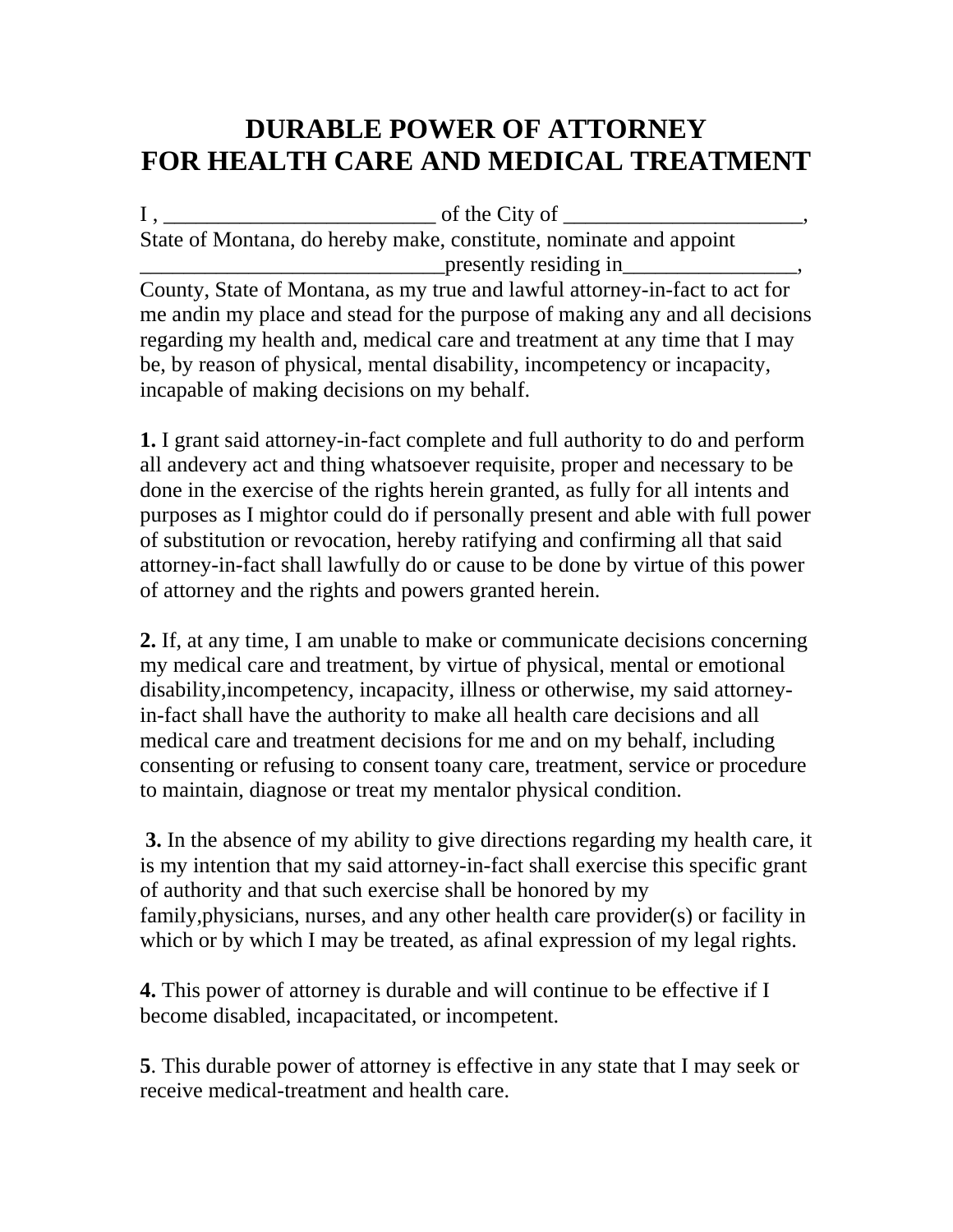**6.** I specifically direct all health care providers, including physicians, nurses, therapists and medical and hospital staff to follow the directions of my attorney-in-fact and such decisions are superior to and shall take precedence over any decisions made by any member of my family.

**7.** The rights, powers, and authority of said attorney-in-fact herein granted shall commence and be in full force and effect immediately.

**8.** If any agent named by me dies, becomes incompetent, resigns or refuses to accept the office of agent, I name the following persons (each to act alone and successively, in the order named) as successor(s) to the agent:

| Α. |  |  |
|----|--|--|
|    |  |  |
| B. |  |  |
|    |  |  |

**9.** Special instructions: On the following lines I give special instructions limiting or extending the powers granted to my agent.

\_\_\_\_\_\_\_\_\_\_\_\_\_\_\_\_\_\_\_\_\_\_\_\_\_\_\_\_\_\_\_\_\_\_\_\_\_\_\_\_\_\_\_\_\_\_\_\_\_\_\_\_\_\_\_\_\_\_\_\_\_

\_\_\_\_\_\_\_\_\_\_\_\_\_\_\_\_\_\_\_\_\_\_\_\_\_\_\_\_\_\_\_\_\_\_\_\_\_\_\_\_\_\_\_\_\_\_\_\_\_\_\_\_\_\_\_\_\_\_\_\_\_

\_\_\_\_\_\_\_\_\_\_\_\_\_\_\_\_\_\_\_\_\_\_\_\_\_\_\_\_\_\_\_\_\_\_\_\_\_\_\_\_\_\_\_\_\_\_\_\_\_\_\_\_\_\_\_\_\_\_\_\_\_

10. I hereby designate \_\_\_\_\_\_\_\_\_\_\_\_\_\_\_\_\_\_\_\_\_ to determine whether I am unable to make or communicate decisions concerning my medical care and treatment by virtue of my physical, mental, or emotional disability, incompetency, incapacity, illness or otherwise. This determination will be provided in writing and attached to this Durable Power of Attorney For Health Care and Medical Treatment.

Dated this  $\_\_\_\_\_\_\_\$  day of  $\_\_\_\_\_\_\_\_\_\_\_\_\_\_\_\_\_\_\_$ 

\_\_\_\_\_\_\_\_\_\_\_\_\_\_\_\_\_\_\_\_\_\_\_\_\_\_\_\_\_\_\_\_\_\_\_\_\_\_\_\_\_\_\_\_

Signature of Principal:

Social Security Number: \_\_\_\_\_\_\_\_\_\_\_ - \_\_\_\_\_\_\_\_ - \_\_\_\_\_\_\_\_\_\_.